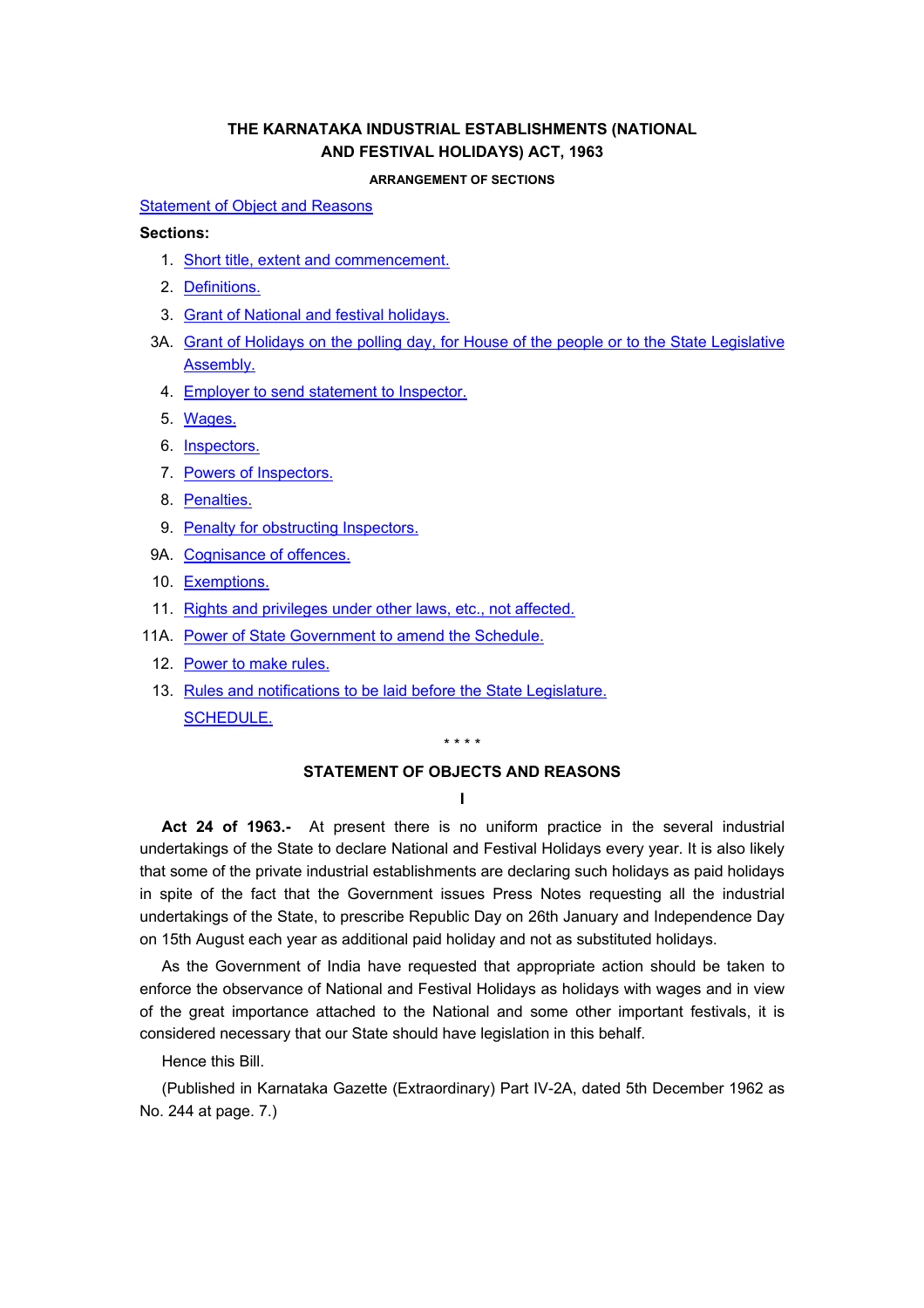**II** 

2

**Amending Act 1 of 1975.**—Under section 3 of the Mysore Industrial Establishments (National and Festival Holidays) Act, 1963 every employee is allowed two national holidays in a calendar year on the 26th January and the 15th August. It is proposed, as suggested by the National Commission on Labour, to provide for another national holiday on the 2nd October (Mahatma Gandhi's Birthday).

Under the proviso to sub-section (3) of section 5 of the Act, an employee will not be entitled to be paid any wages for any of the holidays allowed, if he has nor completed period of thirty days' continuous service immediately preceding such holiday. This will mean hardship in cases where an employee though he may have completed a period of thirty days of service, may not have completed thirty days of *continuous service* immediately preceding the holiday. It is therefore proposed to amend the proviso providing for the requirement of a total period of thirty day's service within a continuous period of ninety days immediately preceding the holiday.

It is also proposed to provide that offences under the Act or rules shall be taken cognisance only upon complaint and by a magistrate of the first class.

Hence this Bill.

(Published in Karnataka Gazette (Extraordinary) Part IV-2A dated 14th March 1973 as No. 255 at page. 4.)

**III** 

**Amending Act 7 of 1985.**—In his Budget Speech during 1982, the Chief Minister announced Government's intention to declare the 1st day of May as a paid holiday for industrial workers in the State.

When the Government of India were approached for obtaining the previous instructions of the President for amending section 3 of the Karnataka Industrial Establishments (National and Festival Holidays) Act, 1963, they informed that they were not agreeable to the day being declared a holiday in respect of establishments owned or controlled by the Government of India.

It is therefore considered necessary to declare 1st day of May as a paid holiday for industrial workers in the State of Karnataka except in respect of establishments owned or controlled by Government of India.

Hence the Bill.

(Published in Karnataka Gazette (Extraordinary) Part IV-2A dated 20th March, 1985, as No. 166 at page. 3.)

**IV** 

**Amending Act 16 of 1986.**—The power conferred by section 6 of the Karnataka Industrial Establishments (National and Festival Holidays) Act, 1963 is, at present confined to the appointment of Inspectors for local limits specified by the State Government. It is intended to take power to appoint Inspectors for any given industrial establishment or class of such establishments. Where the power so conferred is exercised, provision for cessure of jurisdiction by the Inspectors appointed for local limits in respect of such establishments is also required to be provided for.

It is also necessary to clear the ambiguity in section 3 and make a few consequential amendments.

Hence the Bill.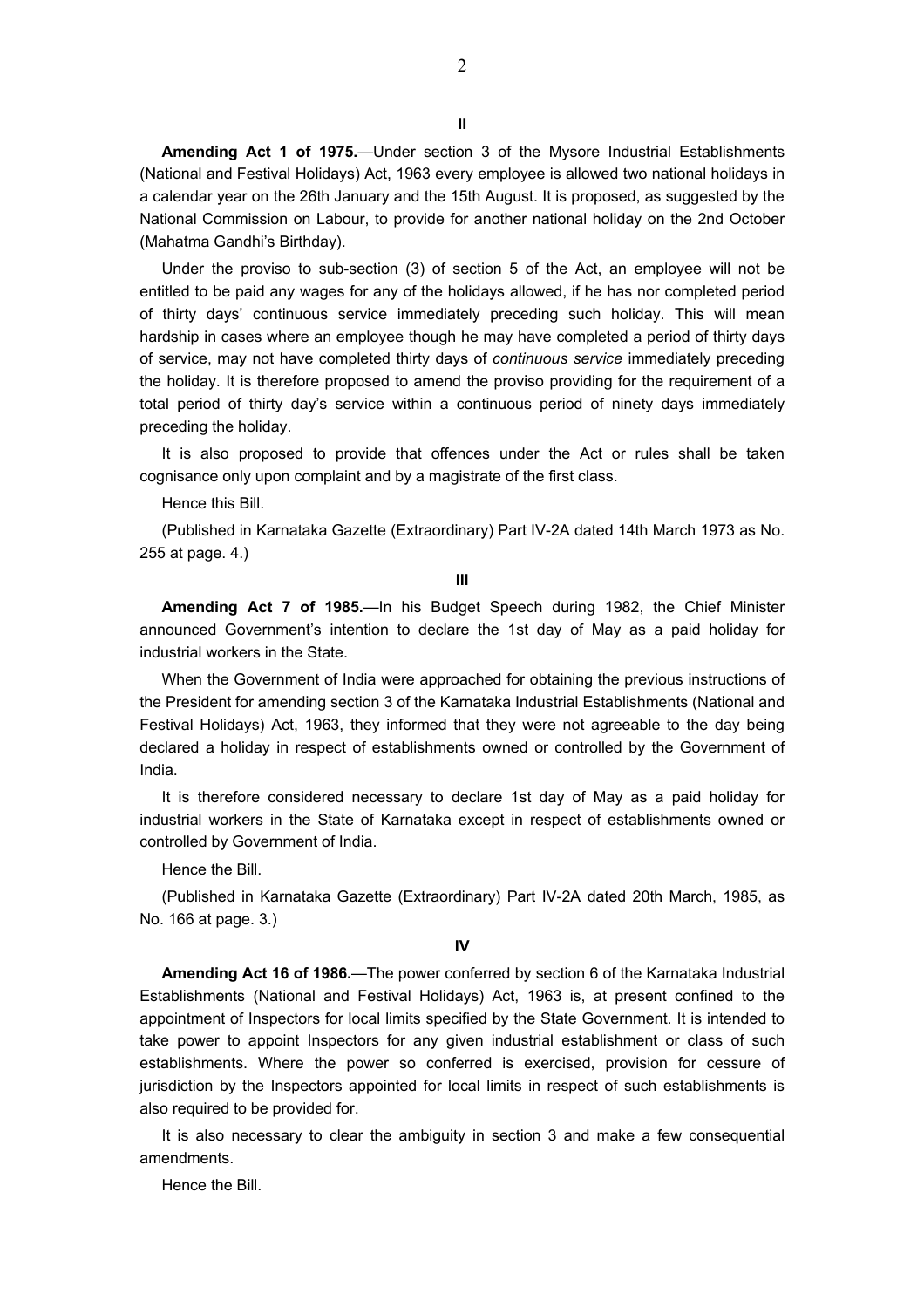(Published in Karnataka Gazette (Extraordinary) Part IV-2A, dated 3rd February, 1986 as No. 70 at page. 4.)

**V** 

**Amending Act 28 of 1997.**—On the suggestions of the Election Commission, it is proposed to amend the Karnataka Industrial Establishments (National and Festival Holidays) Act, 1963, to make it obligatory on the part of employers to allow paid holiday to workers during general or bye-elections for any parliamentary or Assembly Constituency under the Representation of Peoples Act, 1951 (Central Act 43 of 1951) to enable the employees to exercise their franchise.

It is prosed to allow the employer and employee to choose paid holidays out of the list of festivals specified in the schedule. Hence the Bill.

(Obtained from LAW 18 LGN 97.)

\* \* \* \*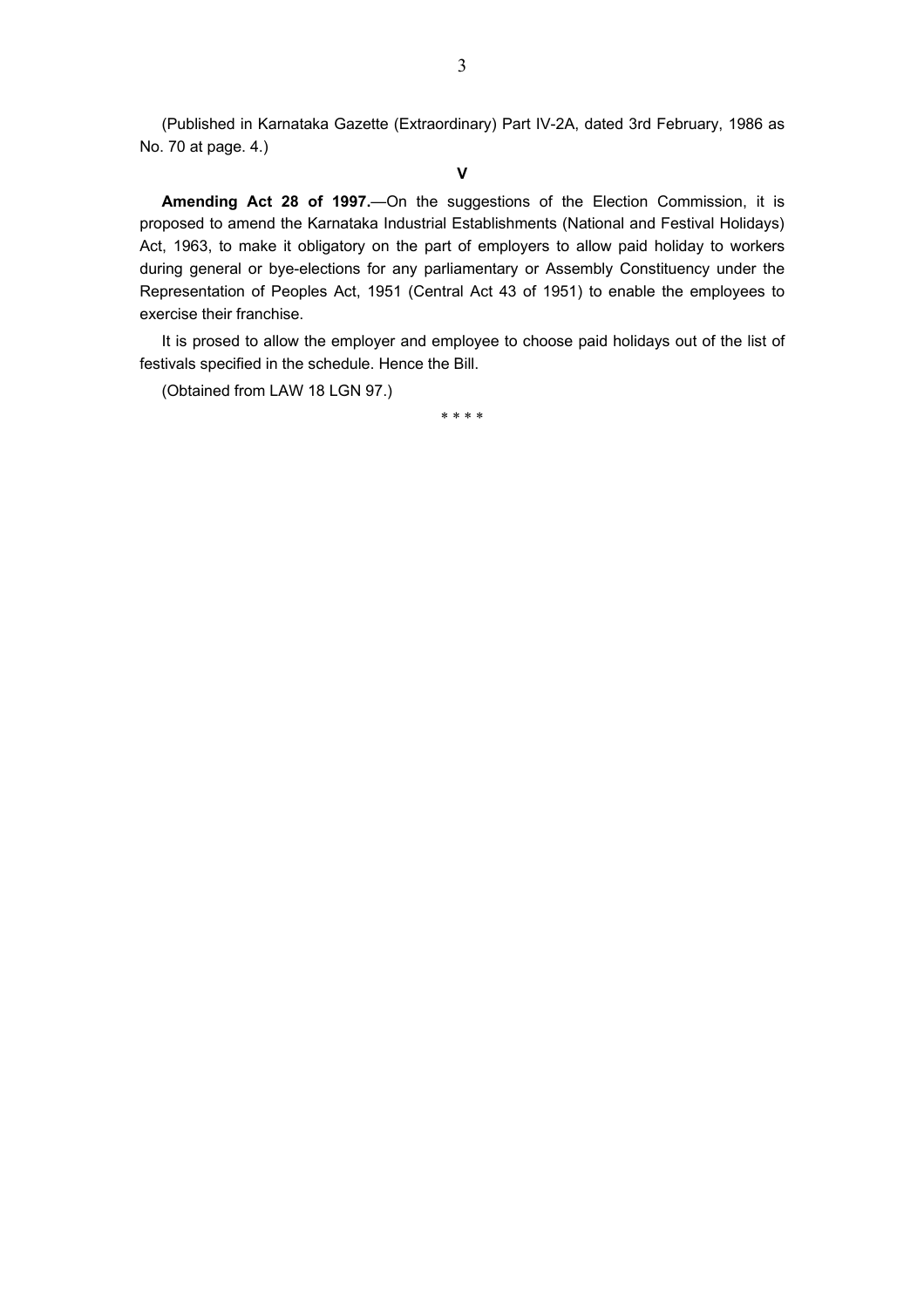### **1 [KARNATAKA ACT]1 No. 24 OF 1963**

# <span id="page-3-0"></span>(First published in the <sup>1</sup>[Karnataka Gazette]<sup>1</sup> on the Eleventh day of July, 1963.) **THE** <sup>1</sup> **[KARNATAKA]**<sup>1</sup>  **INDUSTRIAL ESTABLISHMENTS (NATIONAL AND FESTIVAL HOLIDAYS) ACT, 1963**

(*Received the assent of the President on the Twenty-sixth day of June, 1963.*)

(As amended by Act 1 of 1975, 7 of 1985, 16 of 1986 and 28 of 1997)

An Act to provide for the grant of national and festival holidays to persons employed in industrial establishments in the <sup>1</sup>[State of Karnataka]<sup>1</sup>.

WHEREAS it is expedient to provide for the grant of national and festival holidays to persons employed in industrial establishments in the <sup>1</sup>[State of Karnataka]<sup>1</sup>;

BE it enacted by the <sup>1</sup>[Karnataka]<sup>1</sup> State Legislature in the Fourteenth Year of the Republic of India as follows:—

1. Adapted by the Karnataka Adaptations of Laws Order 1973 w.e.f. 1.11.1973

**1. Short title, extent and commencement.**—(1) This Act may be called the 1 [Karnataka]<sup>1</sup> Industrial Establishments (National and Festival Holidays) Act, 1963.

1. Adapted by the Karnataka Adaptations of Laws Order 1973 w.e.f. 1.11.1973

(2) It extends to the whole of the 1 [State of Karnataka]1 .

1. Adapted by the Karnataka Adaptations of Laws Order 1973 w.e.f. 1.11.1973

(3) It shall come into force on such  $1$ [date]<sup>1</sup> as the State Government may, by notification, appoint.

> 1. Act came into force w.e.f. 14.8.1963 by notification. Text of the notification is at the end of the Act

**2. Definitions.**—In this Act, unless the context otherwise requires,—

(1) "day" means a period of twenty-four hours beginning at midnight;

(2) "employee" means,—

 (i) any person (including an apprentice) employed in any industrial establishment to do any skilled or unskilled, manual, supervisory, technical or clerical work for hire or reward, whether the terms of employment be express or implied;

 (ii) any other person employed in any industrial establishment whom the State Government may, by notification, declare to be an employee for the purposes of this Act;

(3) "employer", when used in relation to an industrial establishment, means a person who has the ultimate control over the affairs of any industrial establishment and where the affairs of any industrial establishment are entrusted to any other person (whether called a managing agent, manager, superintendent or by any other name) such other person;

(4) "industrial establishment" means,—

 (i) any shop or commercial establishment as defined in clauses (*e*) and (*u*) of section 2 of the <sup>1</sup>[Karnataka]<sup>1</sup> Shops and Commercial Establishments Act, 1961;

1. Adapted by the Karnataka Adaptations of Laws Order 1973 w.e.f. 1.11.1973

 (ii) any factory as defined in clause (*m*) of section 2 of the Factories Act, 1948 (Central Act LXIII of 1948), or any place which is deemed to be a factory under subsection (2) of section 85 of that Act;

 (iii) any plantation as defined in clause (*f*) of section 2 of the Plantation Labour Act, 1951 (Central Act LXIX of 1951);

 (iv) any other establishment which the State Government may, by notification, declare to be an industrial establishment for the purpose of this Act;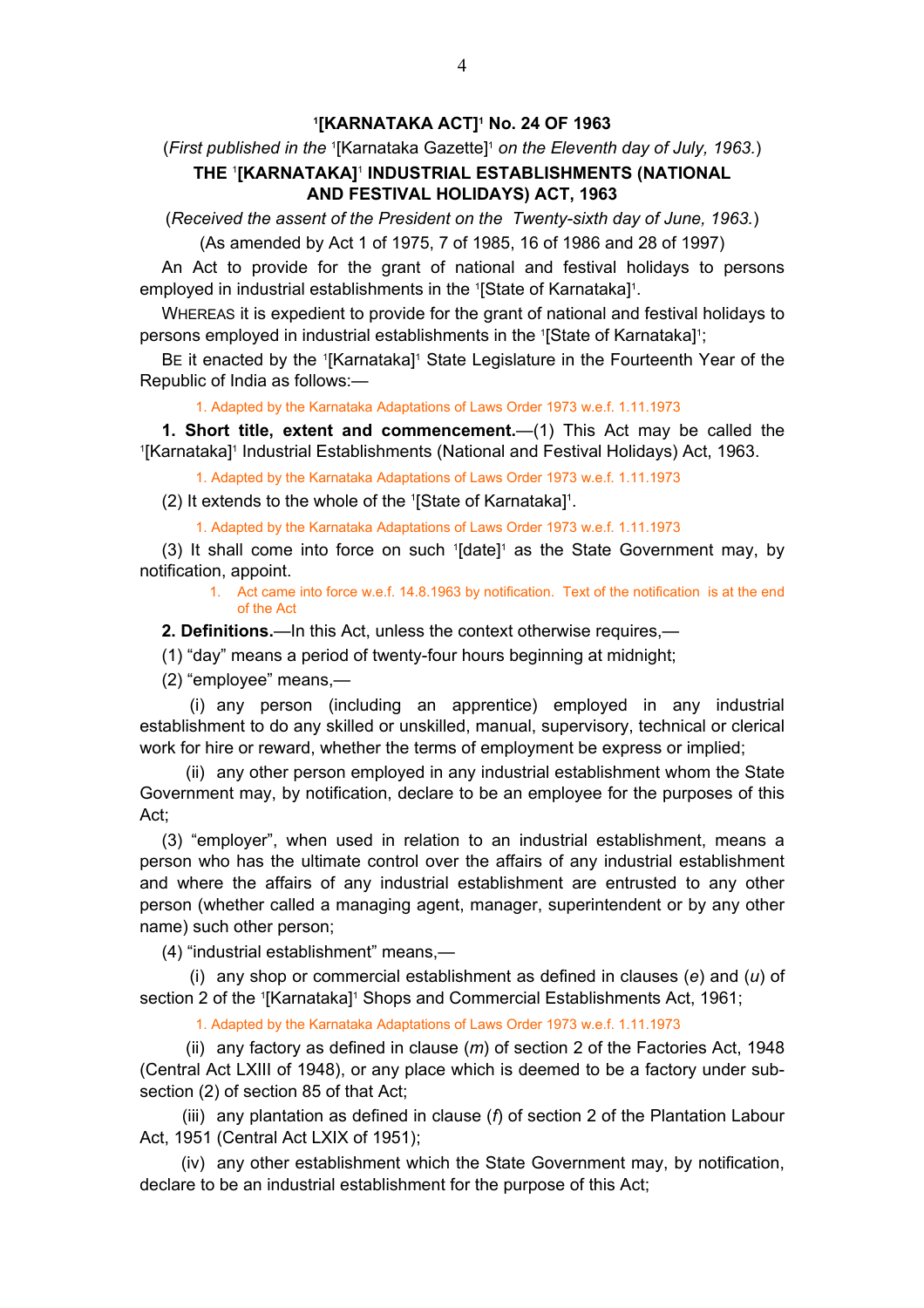<span id="page-4-0"></span>(5) "Inspector" means an Inspector appointed under sub-section (1) of section 6;

(6) "notification" means a notification published in the official Gazette;

(7) "wages" means all remuneration capable of being expressed in terms of money, which would, if the terms of employment, express or implied, were fulfilled, be payable to an employee in respect of his employment or of the work done by him in such employment, and includes,—

(i) such allowances (including dearness allowance) as the employee is for the time being entitled to;

(ii) the value of any house accommodation, or of supply of light, water, medical attendance or other amenity or of any service or of any concessional supply of foodgrains or other articles;

but does not include,—

(*a*) any bonus;

(*b*) any contribution paid or payable by the employer to any pension fund or provident fund, or for the benefit of the employee under any law for the time being in force;

(*c*) any gratuity payable on the termination of his service;

(*d*) any sum paid to an employee to defray special expenses entailed on him by the nature of his employment;

(*e*) any travelling concession.

1 [**3. Grant of National and festival Holidays.**—(1) Every employee shall be allowed in each calendar year, a holiday of one whole day on the 26th January, 15th August, 2nd October and five other holidays each of one whole day for such festivals as the employer may specify, from out of the list of festivals specified in the Schedule appended to this Act in consultation with the trade unions or in the absence of any trade union in consultation with the employees or their authorised representatives in such manner as may be prescribed:

Provided that except in the case of Industrial establishments owned or controlled by the Government of India, the number of such other holidays shall be seven including first day of May and first day of November.

(2) Whenever there is any disagreement between the employer and employees or the trade Unions concerned as to the festivals to be allowed as holidays during each calendar year the employer or the employees of the concerned Trade Union shall refer the dispute to the Inspector, having jurisdiction over the area in which the Industrial establishment is situated, for his decision and his decision shall be final.

**3A. Grant of Holidays on the polling day, for House of the People or to the State Legislative Assembly.**—Notwithstanding anything contained in section 3, when a general election to the House of the People or to the State Legislative Assembly or an election to fill up any casual vacancy in the House of the People or the State Legislative Assembly is held under the Representation of the People Act, 1951 (Central Act 43 of 1951), every employee (other than an employee in an Industrial establishment owned or controlled by the Government of India) whose name is included in the electoral roll of the constituency where such election is held, shall be allowed on the polling day, a day's paid holiday to enable him to exercise his franchise.]1

1. Section 3 and 3A substituted by Act 28 of 1997 w.e.f. 30.9.1997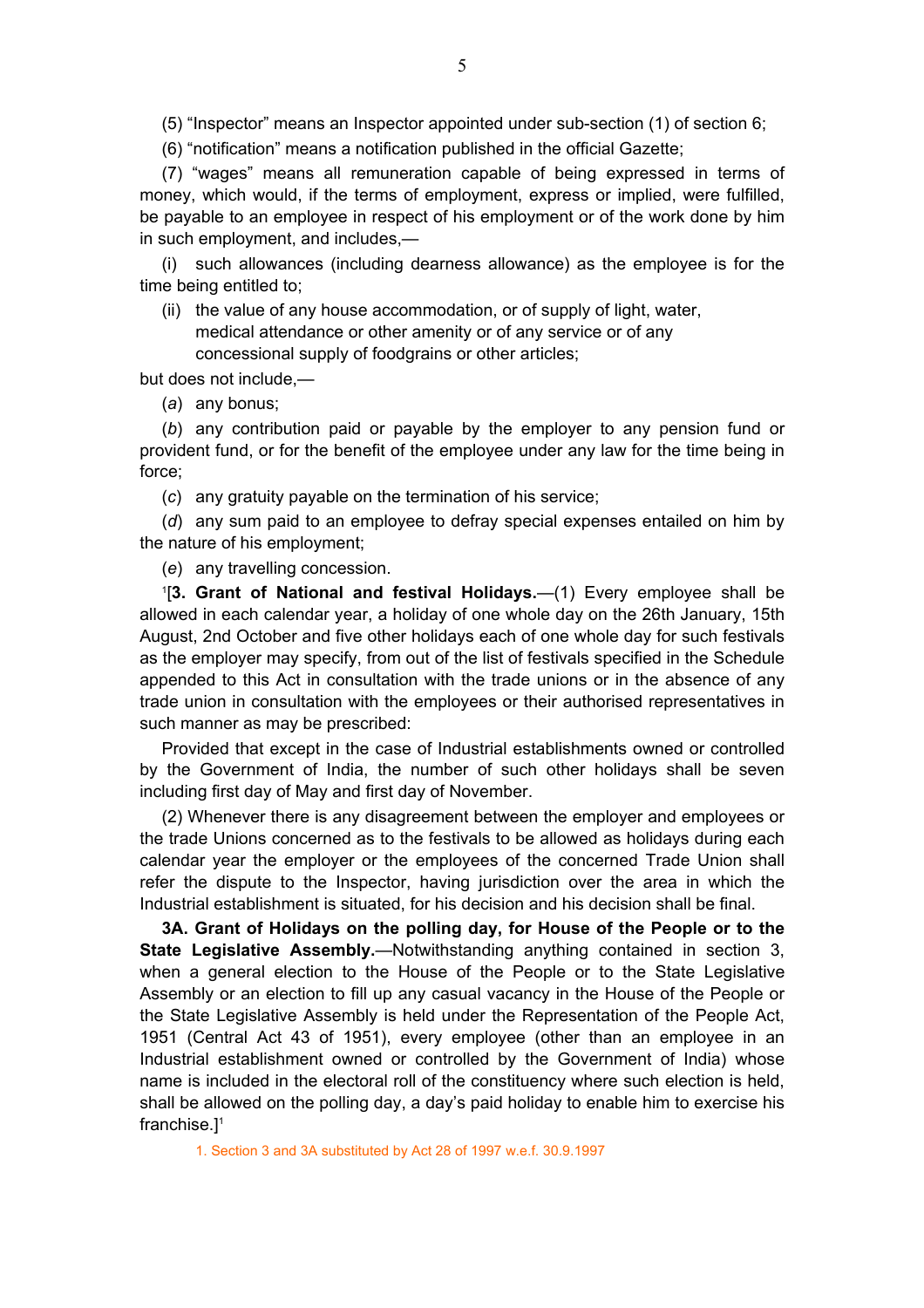<span id="page-5-0"></span>**4. Employer to send statement to Inspector.**—Every employer shall send to the Inspector having jurisdiction over the area in which the industrial establishment is situated, and display in the premises of the industrial establishment, a statement showing the holidays allowed in each calendar year under section 3, in such form, within such time and in such manner as may be prescribed.

**5. Wages.**—(1) Notwithstanding any contract to the contrary, every employee shall be paid wages for each of the holidays allowed to him under  $[$ Section 3 or 3A $]$ <sup>1</sup>.

1. Substituted by Act 28 of 1997 w.e.f. 30.9.1997

 $(2)$  Where an employee works on any holiday allowed under  $[Section 3$  or  $3A]$ <sup>1</sup>, he shall, at his option, be entitled to,—

1. Substituted by Act 28 of 1997 w.e.f. 30.9.1997

(*a*) twice the wages; or

 (*b*) wages for such day and to avail himself of a substituted holiday with wages on any other day.

(3) Notwithstanding anything contained in sub-section (1) or sub-section (2), an employee who is paid wages by the day or at piece rates shall be entitled to be paid wages for any holidays allowed under 1 [sections 3 and 3A]<sup>1</sup>,—

1. Substituted by Act 28 of 1997 w.e.f. 30.9.1997

 (i) only at a rate equivalent to the daily average of his wages to be calculated in the prescribed manner;

 (ii) where he works on any such holiday, only at twice the rate mentioned in clause (i), or in lieu thereof, at the rate mentioned in that clause and to avail himself of a substituted holiday with wages at that rate on any other day:

2 [Provided that no such employee shall be entitled to be paid any wages for any of the holidays allowed under section 3, other than the 26th January, the 15th August and the <sup>1</sup>[2nd October and the holiday allowed under section 3A]<sup>1</sup> unless he has been in the service under the employer for a total period of thirty days within a continuous period of ninety days immediately preceding such holiday.]2

1. Substituted by Act 28 of 1997 w.e.f. 30.9.1997

2. Substituted by Act 1 of 1975 w.e.f. 23.1.1975

*Explanation.*—For the purpose of this proviso, a weekly or any other holiday or authorised leave availed of by an employee shall be included in computing the period of thirty days mentioned therein.

**6. Inspectors.**—(1) The State Government may, by notification, appoint such persons or such class of persons as it thinks fit to be Inspectors for the purposes of this Act for such local limits '[or one or more industrial establishments or class of industrial establishments therein]<sup>1</sup> as the State Government may specify. <sup>1</sup>[Where an Inspector is appointed for one or more industrial establishments or class of industrial establishments, such Inspector and none other shall have jurisdiction over such industrial establishment or industrial establishments or such class of industrial establishments.]1

1. Inserted by Act 16 of 1986 w.e.f. 8.5.1986

(2) Every Inspector shall be deemed to be a public servant within the meaning of section 21 of the Indian Penal Code (Central Act XLV of 1960).

**7. Powers of Inspectors.**—Subject to any rules made by the State Government in this behalf, an Inspector may, within the local limits for which he is appointed <sup>1</sup>[or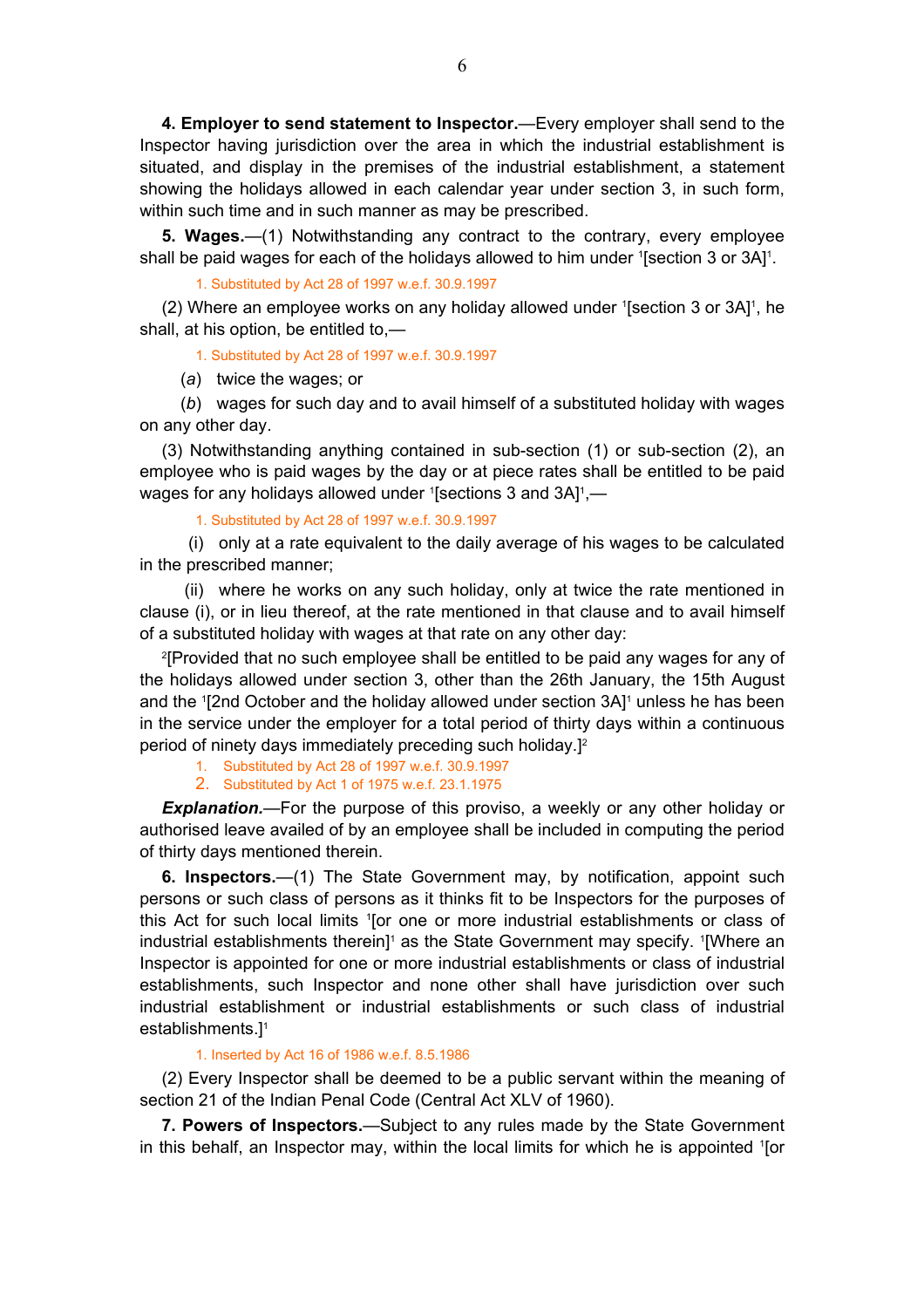<span id="page-6-0"></span>within which the industrial establishment or class of industrial establishments for which he is appointed is or are situated] $^1$ ,—

(*a*) enter at all reasonable times and with such assistants, if any, who are persons in the service of the Government or of any local authority as he thinks fit to take with him, any place which is, or which he has reason to believe is, any industrial establishments 1 [or as the case may be, the industrial establishment or one belonging to such class of industrial establishments for which he is appointed]<sup>1</sup>;

(*b*) make such an examination of the premises and of any prescribed registers, records and notices and take on the spot or otherwise, the evidence of such person as he may deem necessary for carrying out the purposes of this Act;

(*c*) exercise such other powers as may be necessary for carrying out the purposes of this Act:

Provided that no one shall be required under this section to answer any question or give any evidence tendering to incriminate himself.

**8. Penalties.**—Any employer who contravenes any of the provisions of section 3 1 [or section 3A]<sup>1</sup> or section 5 shall be punishable with fine which, for the first offence may extend to <sup>2</sup>[one hundred and twenty-five rupees]<sup>2</sup> and for a second and subsequent offences may extend to two hundred and fifty rupees.

1. Inserted by Act 28 of 1997 w.e.f. 30.9.1997

2. Substituted by Act 28 of 1997 w.e.f. 30.9.1997

**9. Penalty for obstructing Inspectors.**—Whoever wilfully obstructs an Inspector in the exercise of any power conferred on him by or under this Act, or fails to produce on demand in writing by an Inspector any register, record or notice in his custody which may be required to be kept in pursuance of this Act or of any rule made thereunder, shall be punishable with imprisonment for a term which may extend to three months or with fine which may extend to five hundred rupees or with both.

1 [**9-A. Cognisance of offences.**—(1) No Court shall take cognisance of any offence punishable under this Act or any rule made thereunder except upon a complaint made in writing by an Inspector.

(2) No court inferior to that of a magistrate of the first class shall try any offence punishable under this Act or any rule made thereunder.]1

1. Section 9A inserted by Act 1 of 1975 w.e.f. 23.1.1975

**10. Exemptions.**—The State Government may, by notification, exempt any establishment or class of establishments or persons or class of persons from all or any of the provisions of this Act, subject to such conditions as the State Government may deem fit.

**11. Rights and privileges under other laws, etc., not affected.**—Nothing contained in this Act shall affect any rights or privileges which any employee is entitled to, on the date on which this Act comes into force, under any other law, contract, custom or usage, if such rights or privileges are more favourable to him than those to which he would be entitled under this Act.

1 [**11A. Power of State Government to amend the Schedule.**—The State Government may, by notification in the Official Gazette, amend the Schedule appended to this Act.]1

#### 1. Section 11A inserted by Act 28 of 1997 w.e.f. 30.9.1997

**12. Power to make rules.**—(1) The State Government may, by notification, make rules for the purpose of carrying into effect the provisions of this Act.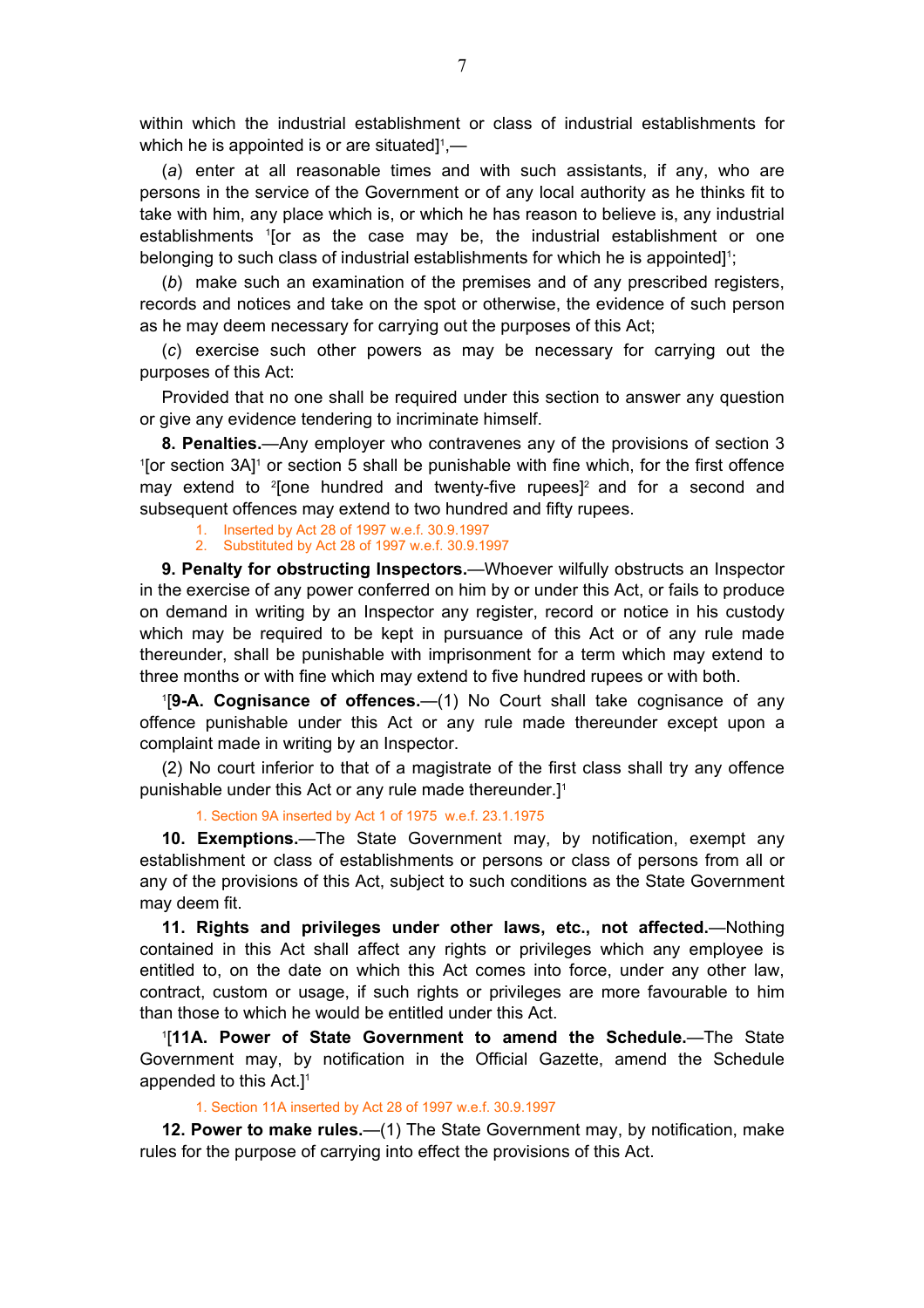<span id="page-7-0"></span>(2) In making a rule under this Act, the Government may provide that a contravention thereof shall be punishable with fine which may extend to 1 [two hundred and fifty rupees]<sup>1</sup>.

1. Substituted by Act 28 of 1997 w.e.f. 30.9.1997

**13. Rules and notifications to be laid before the State Legislature.**—Every rule made under this Act and every notification issued under sub-section (2) of section 10 shall be laid as soon as may be after it is made or issued, before each House of the State Legislature while it is in session for a total period of thirty days which may be comprised in one session or in two successive sessions, and if, before the expiry of the session in which it is so laid or the session immediately following, both Houses agree in making any modification in the rule or notification or both Houses agree that the rule or notification should not be made, the rule or notification, shall thereafter have effect only in such modified form or be of no effect, as the case may be; so however, that any such modification or annulment shall be without prejudice to the validity of anything previously done under that rule or notification.

### 1[**SCHEDULE**

[*See* section 3]

## **LIST OF FESTIVALS**

- 1. New Year's Day
- 2. Bhogi Festival
- 3. Uttarayana Punyakala (Sankranthi)
- 4. Kanu Festival
- 5. Tyagaraja Aradhana
- 6. Purandara Dasara Punyadina
- 7. Garuda Jayanthi
- 8. Ratha Sapthami
- 9. Vyasa Poornima
- 10. Maha Shivarathri
- 11. Holi Festival
- 12. Holi Saturday
- 13. Good Friday
- 14. Shabh Barath
- 15. Chandramana Ugadi
- 16. Souramana Ugadi
- 17. Sriramanavami
- 18. Dr. Ambedkar Jayanthi
- 19. Mahaveera Jayanthi
- 20. May Day Celebration
- 21. Chitra Poornima
- 22. Shebe-E-Quader
- 23. Jumat-Ul-Vida
- 24. Sri Ramanujacharya Tiru Nakshatra
- 25. Basava Jayanthi
- 26. Ramzan
- 27. Shankara Jayanthi
- 28. Buddha Poornima
- 29. Bakrid